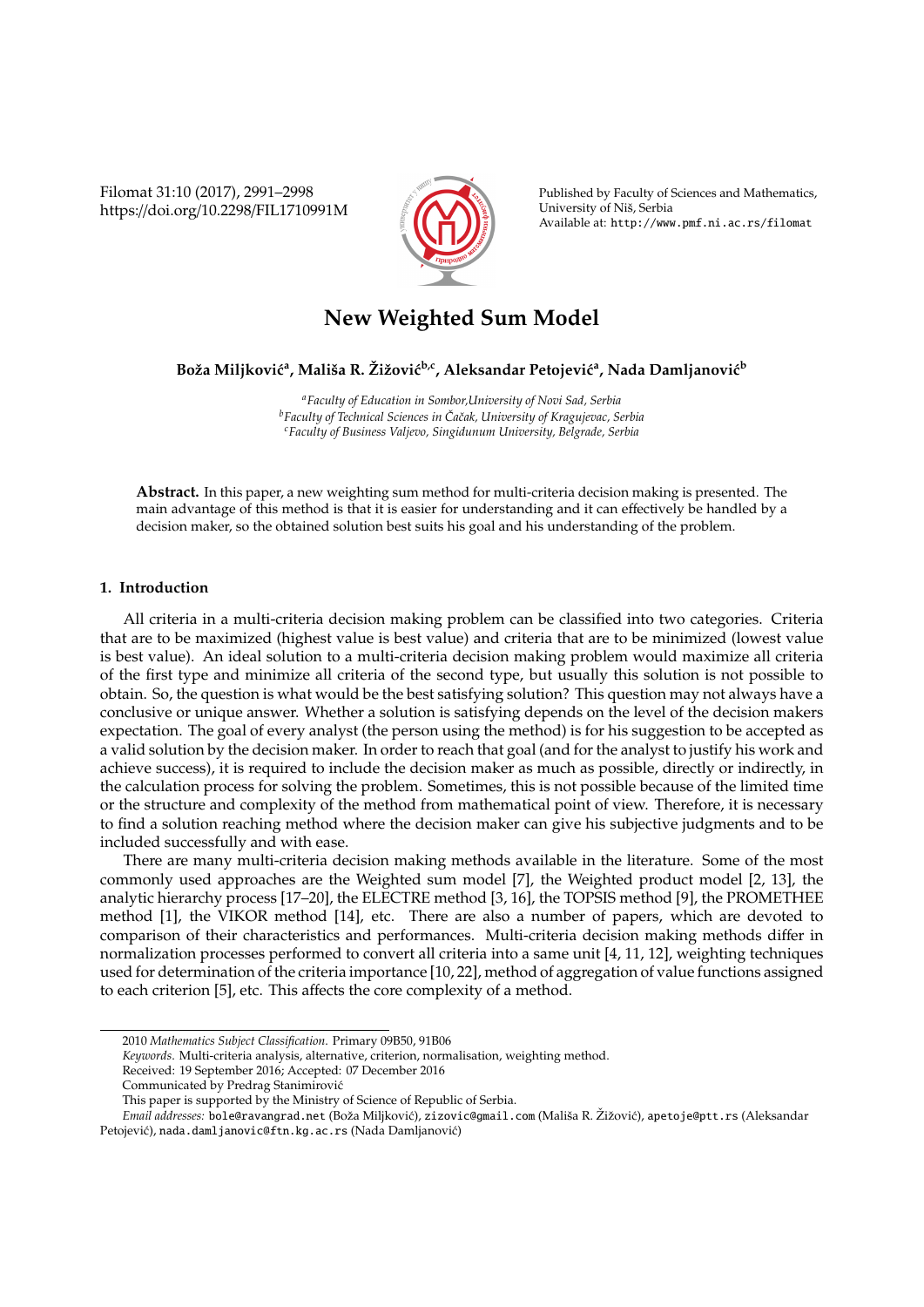In this article, we will present a new multi-criteria decision method where it is relatively easy to include the decision maker, his personal preference and his view on the problem. The method is consisted of two main parts, normalization and weighing processes. Finally, to illustrate the feasibility of our approach, we will apply our proposed method on a real application problem.

For an overview of the available methods for solving multi-criteria decision problems we refer to Figueira et al. [6], Hwang and Yoon [9], Radojičić and Žižović [15], Triantaphyllou [21] and Zeleny [23], and for an insight into practical applications we refer to [8].

## **2. Normalization of the Multi-Criteria Model**

We will observe a multi-criteria model for ranking *m* alternatives  $(A_1, \ldots, A_m)$  by *n* criteria  $(C_1, \ldots, C_n)$ presented in Table 1. In this model, the degree in which alternative *A<sup>i</sup>* (*i* = 1, . . . , *m*) satisfies criterion *C<sup>j</sup>* ,  $(j = 1, \ldots, n)$  is denoted by  $a_{ij}$ . Without lost of generality, we can assume that the criteria are ordered based on importance, from the most important criterion  $C_1$  to the least important criterion  $C_n$ .

| Table 1: Decision matrix |          |          |  |          |  |  |
|--------------------------|----------|----------|--|----------|--|--|
|                          | C1       | $C_2$    |  | $C_n$    |  |  |
| $A_1$                    | $a_{11}$ | $a_{12}$ |  | $a_{1n}$ |  |  |
| $A_2$                    | $a_{21}$ | $a_{22}$ |  | $a_{2n}$ |  |  |
|                          |          |          |  |          |  |  |
| $A_m$                    | $a_{m1}$ | $a_{m2}$ |  | $a_{mn}$ |  |  |

For different criteria, the performance values of alternatives can be measured by different units. In order to have a valid comparisons, all elements of decision matrix need to be transferred into a same unit (the interval [0,1] is usually used as the basic unit interval). A lot of normalization methods have been developed. Some of most popular are vector normalization method, linear max-min normalization, linear sum based normalization, linear max normalization, Gaussian normalization, etc. The review of the literature on normalization methods can be found in [11].

Applying different normalization methods on a decision-making matrix can lead to different numerical results and finally affect alternatives order of preference. Therefore, a normalization method affects the quality of decision-making (see for example [12]). In this section, we will present one new normalization method and we will point out some of its advantages over most commonly known normalization methods.

Values of alternatives with respect to every criterion *C<sup>j</sup>* , (*j* = 1, . . . , *n*) are given in the *j*th column of Table 1. Clearly, these values can have different importance for the decision maker. Some values are extremely important for the decision maker, some are acceptable, some are barely acceptable, while some values are totally unacceptable. It is therefore, logical to define levels of acceptability for possible alternative values (this can be done even before observing the model itself in Table 1).

For each criterion  $C_j$ ,  $(j = 1, ..., n)$  of maximization type, the decision maker defines  $r$ ,  $(r \in \mathbb{N})$  values  $Q_{j1} > Q_{j2} > \cdots > Q_{jr}$ , such that  $Q_{j1}$  is assumed to be the decision makers ideal alternative value,  $Q_{j2}$ represents the lower limit of ideal values for decision maker, *Qj*,*r*−<sup>1</sup> represents the upper limit for barely acceptable values for decision maker, and  $Q<sub>jr</sub>$  is a lowest acceptable value for the decision maker.

Analogously, for each criterion of minimization type, the decision maker defines  $r$ , ( $r \in \mathbb{N}$ ) values  $Q_{i1} > Q_{i2} > \cdots > Q_{ir}$  whose meanings are in reverse order with respect to previous list, i.e.  $Q_{i1}$  is assumed to be the decision maker nadir alternative value, while  $Q_{ir}$  is the ideal one.

For a criterion  $C_j$ ,  $(j = 1, ..., n)$  of maximization type, these values  $Q_{jk}$ ,  $(1 \le k \le r)$  specify  $r - 1$  intervals

$$
I_{j1} = [Q_{j2}, Q_{j1}], I_{j2} = (Q_{j3}, Q_{j2}], \cdots, I_{j,r-1} = (Q_{jr}, Q_{j,r-1}],
$$

and for a criterion of minimization type the corresponding intervals are

$$
I_{j1} = [Q_{j2}, Q_{j1}), I_{j2} = [Q_{j3}, Q_{j2}), \cdots, I_{j,r-1} = [Q_{jr}, Q_{jr-1}].
$$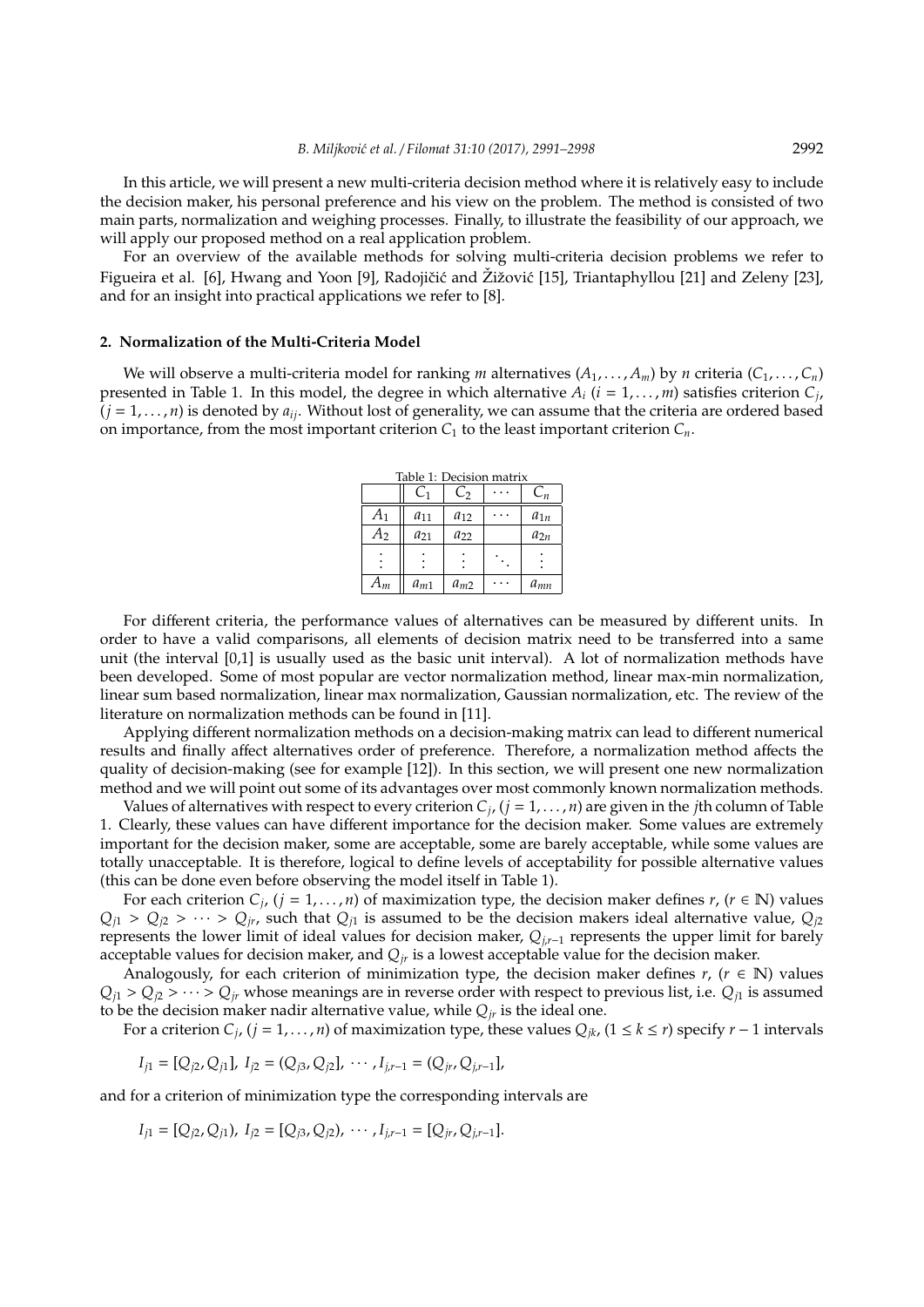In general, the number of these intervals can be different for different criteria and it depends on the decision maker preference on the criterion.

In the case that  $C_j$  is a criterion of maximization type, let  $p_{jk}: I_{jk} → (0, 1]$ ,  $(j = 1, …, n, k = 1, 2, …, r−1)$  be a non-decreasing functions given by the decision maker and the analysts such that they satisfy the condition  $p_{jk}(x) > p_{j,k+1}(y)$ , for every  $x \in I_{jk}$  and  $y \in I_{j,k+1}$ ,  $(k = 1, 2, ..., r-2)$ . Further, let the functions  $f_j : \mathbb{R}_{\geq 0} \to [0,1]$ be such that

$$
f_j(a) = \begin{cases} 1, & a \ge Q_{j1}; \\ p_{jk}(a), & a \in I_{jk}, \\ 0, & a \le Q_{jr}. \end{cases} \quad k = 1, 2, \dots, r - 1; \tag{1}
$$

In the case that *C<sub>j</sub>* is a criterion of minimization type, then functions  $p_{jk}^* : I_{jk} \to (0,1]$ ,  $(j = 1,...,n, k = 1, ..., n, k = 1, ..., n$ 1, 2, . . . ,  $r-1$ ) are required to be non-increasing and to satisfy  $p_{jk}(x) < p_{jk+1}(y)$ , for every  $x \in I_{jk}$  and  $y \in I_{jk+1}$ ,  $(k = 1, 2, \ldots, r - 2)$ . Further, let the functions  $f_i^*$  $\widetilde{R}_{\geq 0}$   $\rightarrow$  [0, 1] be defined as

$$
f_j^*(a) = \begin{cases} 0, & a \ge Q_{j1}; \\ p_{jk}^*(a), & a \in I_{jk}, \\ 1, & a \le Q_{jr}. \end{cases} \quad k = 1, 2, \dots, r - 1; \tag{2}
$$

Now, we normalize the decision matrix given in Table 1, by

 $q_{ij} = f_j(a_{ij})$ , if  $C_j$  is a criterion of maximization type;

 $q_{ij} = f_i^*$  $f_j^*(a_{ij})$ , if  $C_j$  is a criterion of minimization type.

By this procedure, we obtain normalized decision matrix given by Table 2. All values in this matrix are elements of the real unit interval [0,1]. Moreover, all the criteria of minimization type are converted into the criteria of maximization type.

| Table 2: Normalized decision matrix |          |          |  |          |  |  |
|-------------------------------------|----------|----------|--|----------|--|--|
|                                     | C1       | C,       |  | $C_n$    |  |  |
| A <sub>1</sub>                      | $q_{11}$ | $q_{12}$ |  | $q_{1n}$ |  |  |
| A <sub>2</sub>                      | $q_{21}$ | $q_{22}$ |  | $q_{2n}$ |  |  |
|                                     |          |          |  |          |  |  |
| $A_m$                               | $q_{m1}$ | $q_{m2}$ |  |          |  |  |

## **3. Weighted Coe**ffi**cients**

In this section, we will present a new procedure for calculation of weighting coefficients in a multicriteria decision making model. This procedure is based on the pairwise comparisons between the most important criterion  $C_1$  and the remaining  $n - 1$  criteria  $C_2, \ldots, C_n$ .

Let  $p_{1k} \in (0, 100]$ ,  $(k = 2, \dots, n)$  be the value of importance of the criterion  $C_1$  with respect to the criterion *C*<sub>*k*</sub>. Then  $p_{k1} = 100 - p_{1k}$  represent the value of importance of criterion *C*<sub>*k*</sub> with respect to criterion *C*<sub>1</sub>. These values are given in Table 3.

Table 3: The most important criterion w.r.t. other criteria

| $77^{\circ}$ | $p_{13}$   $p_{14}$ |          | $\cdots$ |                    |
|--------------|---------------------|----------|----------|--------------------|
|              | $p_{31}$            | $p_{41}$ | $\cdots$ | $\mathcal{V}_{n1}$ |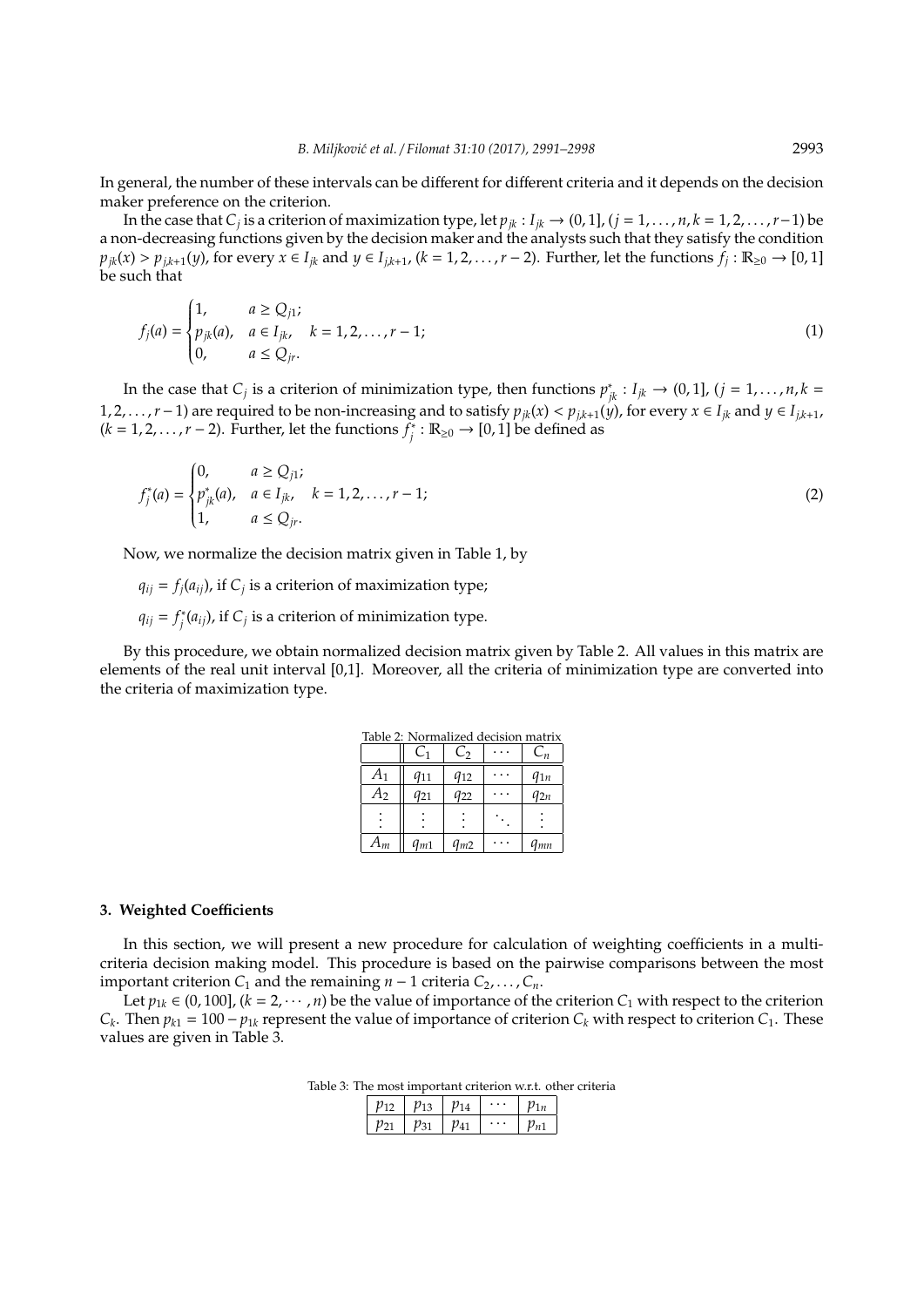Clearly, the following holds

$$
50 \le p_{12} \le p_{13} \le \cdots \le p_{1n} < 100 \quad \text{and} \quad 50 \ge p_{21} \ge p_{31} \ge \cdots \ge p_{n1} > 0.
$$

As we assumed above, criteria *C*1, . . . ,*C<sup>n</sup>* are listed in order of importance, and thus *C<sup>i</sup>* is of greater or equal importance as  $C_{i+1}$ , for each  $i = 1, ..., n - 1$ . Now, using Table 3, it is possible to calculate the value of importance of the criterion  $C_2$  with respect to criteria  $C_3, \ldots, C_n$ , further, the value of importance of criterion *C*<sup>3</sup> with respect to criteria *C*4, . . . ,*Cn*, etc., and finally the value of importance of criterion *Cn*−<sup>1</sup> with respect to criterion  $C_n$ . This procedure is given by following recursive formula:

$$
p_{j+1,k} = \frac{100(p_{jk}:p_{kj}): (p_{j,j+1}:p_{j+1,j})}{1 + (p_{jk}:p_{kj}): (p_{j,j+1}:p_{j+1,j})}, \quad p_{k,j+1} = 100 - p_{j+1,k}, \quad \text{for } j = 2,\ldots, n-1, \ k = j+1,\ldots, n. \tag{3}
$$

In this way we can form a triangular Table 4 (which also includes Table 3).

 $\mathsf{L}$ 

|          |          |          | as is a survice companion or chiefin |             |
|----------|----------|----------|--------------------------------------|-------------|
| $p_{12}$ | $p_{13}$ | $p_{14}$ | $p_{1,n-1}$                          | $p_{1n}$    |
| $p_{21}$ | $p_{31}$ | $p_{41}$ | $p_{n-1,1}$                          | $p_{n1}$    |
|          | P23      | $p_{24}$ | $p_{2,n-1}$                          | $p_{2n}$    |
|          | $p_{32}$ | $p_{42}$ | $p_{n-1,2}$                          | $p_{n2}$    |
|          |          | $p_{34}$ | $p_{3,n-1}$                          | $p_{3n}$    |
|          |          | $p_{43}$ | $p_{n-1,3}$                          | $p_{n3}$    |
|          |          |          |                                      |             |
|          |          |          | $p_{n-2,n-1}$                        | $p_{n-2,n}$ |
|          |          |          | $p_{n-1,n-2}$                        | $p_{n,n-2}$ |
|          |          |          |                                      | $p_{n-1,n}$ |
|          |          |          |                                      | $p_{n,n-1}$ |

Table 4: Pairwise comparison of criteria

**Theorem 3.1.** *The following holds for every*  $j = 1, 2, ..., n - 1$ *:* 

$$
50 \le p_{j,j+1} \le p_{j,j+2} \le \cdots \le p_{j,n} < 100 \quad \text{and} \quad 50 \ge p_{j+1,j} \ge p_{j+2,j} \ge \cdots \ge p_{n,j} > 0. \tag{4}
$$

*Proof.* Clearly, the assertion holds for *j* = 1 and suppose that the assertion holds for some *j*−1 ∈ {1, 2, . . . *n*−1}. Then by (4) we obtain

$$
p_{j,j+1} = \frac{100\delta}{1+\delta}, \qquad \text{for } \delta = \frac{p_{j-1,j+1}}{p_{j-1,j}} \cdot \frac{p_{j,j-1}}{p_{j+1,j-1}}.
$$

Since  $p_{j-1,j} \leq p_{j-1,j+1}$  and  $p_{j,j-1} \geq p_{j+1,j}$ , holds  $\delta \geq 1$ , and therefore  $p_{j,j+1} = 100 - \frac{100}{1+\delta} \geq 50$ . Further, from  $p_{j-1,j+k} \le p_{j-1,j+k+1}$  and  $p_{j+k,j-1} \ge p_{j+k+1,j}$ , for every  $k = 1, 2, ..., n-j-1$  it follows that

$$
\frac{p_{j-1,j+k+1}}{p_{j-1,j}} \cdot \frac{p_{j,j-1}}{p_{j+k+1,j-1}} \ge \frac{p_{j-1,j+k}}{p_{j-1,j}} \cdot \frac{p_{j,j-1}}{p_{j+k,j-1}},
$$

which implies  $p_{j,j+k+1} \geq p_{j,j+k}$ . The inequality  $p_{j,n} < 100$  is satisfied according to (3). Thus,  $50 \leq p_{j,j+1} \leq$  $p_{j,j+2} \leq \cdots \leq p_{j,n} < 100$  holds.

Further, from  $p_{kj} = 100 - p_{jk}$ , for  $k = j + 1, ..., n - j = 1$ , we have  $50 \ge p_{j+1,j} \ge p_{j+2,j} \ge ... \ge p_{n,j} > 0$ .

The weighted coefficient  $W_j$  is given by

$$
W_j = \frac{\sum_{k=1, k \neq j}^n p_{jk}}{50n(n-1)},
$$
\n(5)

for each criterion  $C_j$  ( $j = 1, 2, ..., n$ ) Also, the following statement is true for weighted coefficients.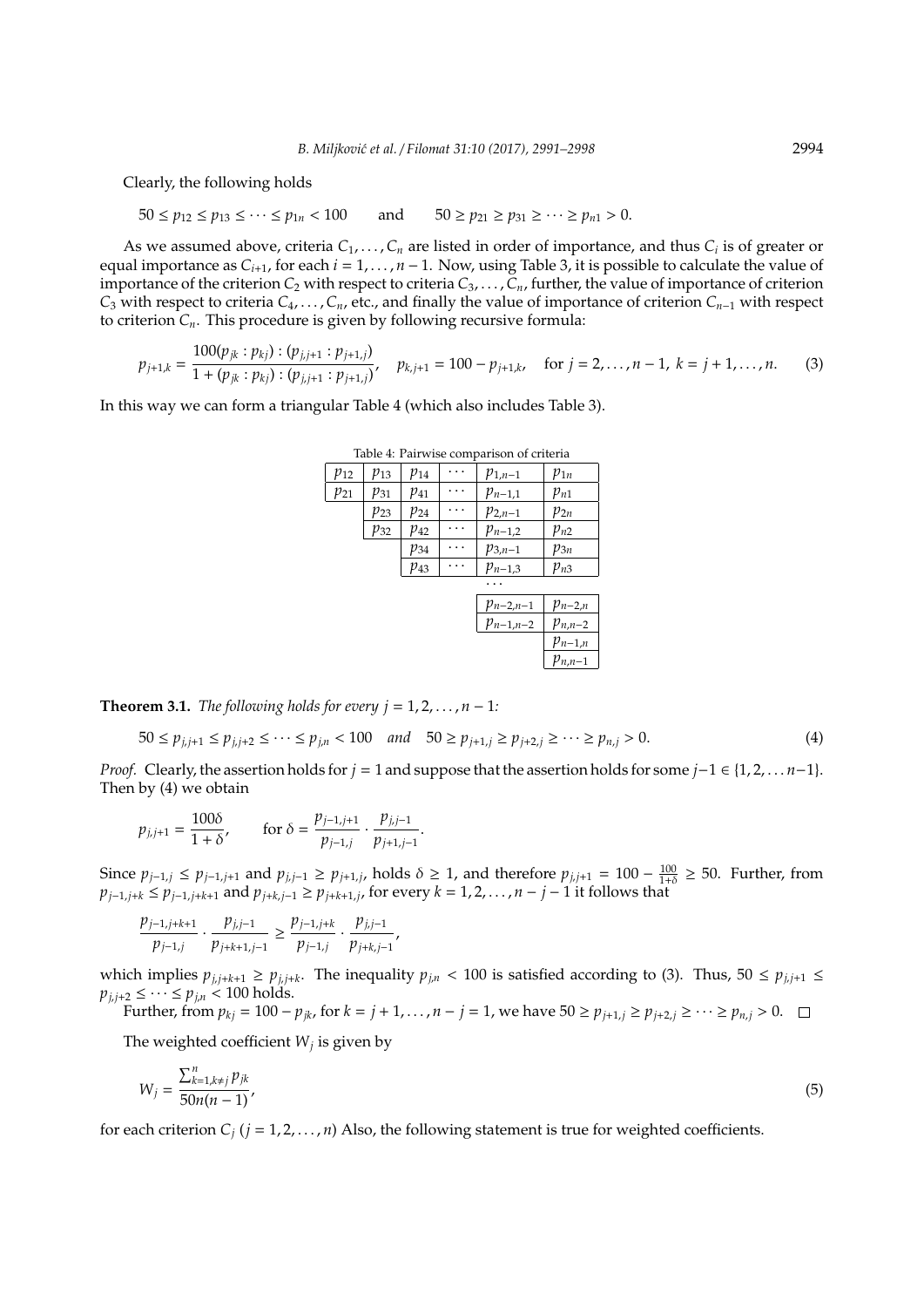**Theorem 3.2.** *The following properties of the weighted coefficients*  $W_i$  ( $j = 1, 2, ..., n$ ) *are satisfied:* 

(i) 
$$
\sum_{j=1}^{n} W_j = 1
$$
,

(ii)  $W_1 \ge W_2 \ge \cdots \ge W_n$ .

*Proof.* (i) Using (5) we have

$$
\sum_{j=1}^{n} W_{j} = \sum_{j=1}^{n} \frac{\sum_{k=1, k \neq j}^{n} p_{jk}}{50n(n-1)} = \frac{1}{50n(n-1)} \cdot \{(p_{12} + p_{13} + \cdots + p_{1n}) + (p_{21} + p_{23} + \cdots + p_{2n}) + \cdots + (p_{n1} + p_{n2} + \cdots + p_{n,n-1})\} = \frac{1}{50n(n-1)} \cdot \{(p_{12} + p_{21}) + (p_{13} + p_{31}) + \cdots + (p_{n-1,n} + p_{n,n-1})\} = \frac{1}{50n(n-1)} \cdot \frac{100n(n-1)}{2} = 1.
$$

(ii) This assertion holds by definition of weighted coefficients (5) and Theorem 3.1.  $\Box$ 

**Corollary 3.3.** 
$$
W_1 = \cdots = W_n = \frac{1}{n} \text{ if and only if } p_{ij} = 50, \text{ for all } i, j = 1, 2 \dots n, i \ne j.
$$

*Proof.* Follows immediately by  $(5)$ .  $\Box$ 

## **4. Ranking of Alternatives**

For  $i = 1, 2, \ldots, m$ ,  $j = 1, 2, \ldots, n$ , let  $q_{ij}$  be the normalized performance value of the alternative  $A_i$  by the criterion  $C_i$  and let  $W_j$  be the weighted coefficient associated to the criterion  $C_j$  according to formula (5). By multiplying  $q_{ij}$  with weight  $W_j$ , we obtain preference value  $e_{ij}$  associated to criterion  $C_j$ , i.e.

$$
e_{ij} = W_j * q_{ij}
$$
, for all  $i = 1, ..., m, j = 1, ..., n$ . (6)

In this way, we form Table 5.

 $(i = 1, 2, \ldots, m)$ , i.e.

| Table 5: Preference values associated to criteria |          |          |          |  |
|---------------------------------------------------|----------|----------|----------|--|
|                                                   |          | دت       |          |  |
|                                                   | $e_{11}$ | $e_{12}$ | $e_{1n}$ |  |
| ገን                                                | $e_{21}$ | $e_{22}$ | $e_{2n}$ |  |
|                                                   |          |          |          |  |
| $\mathbf{u}_m$                                    | $e_{m1}$ | $e_{m2}$ | $e_{mn}$ |  |

Further, we sum up the values  $e_{ii}$  ( $j = 1, 2, ..., n$ ) to obtain the overall value of the alternative  $A_i$ 

$$
V(A_i) = \sum_{j=1}^{n} e_{ij}.
$$
 (7)

The ranking of alternatives  $A_i$  ( $i = 1, 2, \ldots, m$ ) is based on the aggregation value function (7) and fulfilment of criteria in order of their importance. In other words, for two alternatives  $A_i$  and  $A_j$  ( $i, j = 1, 2, \ldots, m$ ) we say that  $A_j$  is preferred over  $\overline{A_i}$ , in notation  $A_j \to A_i$ , if:

$$
V(A_i) < V(A_j) \text{ or}
$$
\n
$$
V(A_i) = V(A_j) \cdot e_{i1} < e_{j1} \text{ or}
$$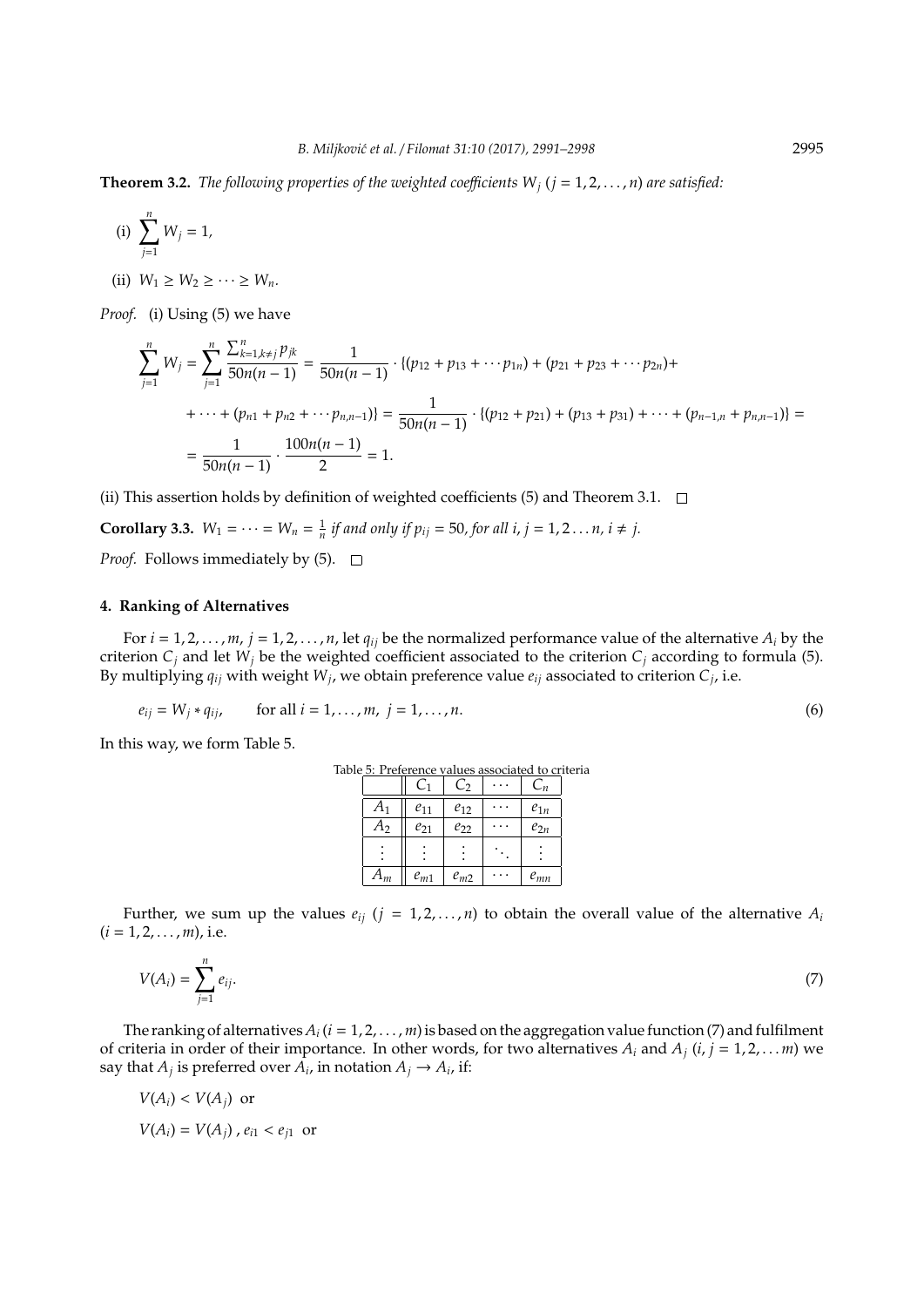$V(A_i) = V(A_j)$ ,  $e_{i1} = e_{j1}$ ,  $e_{i2} < e_{j2}$  or

$$
\ldots
$$

$$
V(A_i) = V(A_j), e_{i1} = e_{j1}, \ldots, e_{i,n-1} = e_{j,n-1}, e_{in} < e_{jn}.
$$

Two alternatives  $A_i$  i  $A_j$  ( $i, j = 1, 2, \ldots m$ ) are equivalents if all their values are equal, i.e.  $e_{ik} = e_{jk}$ , for all  $k = 1, 2, \ldots, n$ .

It is well known fact that many multi-criteria decision making methods suffer from phenomena called rank reversal. Namely, the order of alternatives can be changed when an alternative is added to the model. The main reason for rank reversal is the use of an inappropriate normalization method. Actually, all most commonly used methods such as vector normalization method, linear max-min normalization, linear sum based normalization, linear max normalization, Gaussian normalization are based on vector normalization, or choice of ideal or nadir solutions created from alternatives, which basically depend on all alternatives included into the model. Normalization process presented in this paper depends only on treated alternative and hypothetical ideal (nadir) solution given by the decision maker. This proves the following.

**Theorem 4.1.** *The rank of alternatives from the set*  $\{A_1, A_2, \ldots, A_n\}$  *remains the same in the case that the starting set of alternatives is expanded by a new alternative A.*

*Proof.* Let  $\mathcal{A} = \{A_1, A_2, \ldots, A_n\}$  and  $\mathcal{B} = \{A_1, A_2, \ldots, A_n, A\}$ , and let  $V_{\mathcal{A}}$  and  $V_{\mathcal{B}}$  denote the value functions on A and B (respectively) calculated by (7), and  $\rightarrow_{\mathcal{A}}$  and  $\rightarrow_{\mathcal{B}}$  denote the preference order relations on A and  $\mathcal{B}$  (respectively). Then  $V_{\mathcal{A}}(A_i) = V_{\mathcal{B}}(A_i)$ , for all  $i = 1, 2, \cdots, n$ . Therefore, for every  $i, j = 1, 2, \cdots, n$  holds  $A_i \rightarrow \mathcal{A}$  *A*<sub>*j*</sub> if and only if  $A_i \rightarrow \mathcal{B}$  *A*<sub>*j*</sub>.

**Corollary 4.2.** *Adding a new alternative into the multi-criteria model can not lead to a rank reversal.*

**Example 4.3.** In this example, we will rank five alternatives  $A_1$ ,  $A_2$ ,  $A_3$ ,  $A_4$  and  $A_5$  by four criteria  $C_1$ ,  $C_2$ ,  $C_3$ and *C*4. This multi-criteria decision making model is given by Table 6. The criterion *C*<sup>1</sup> is dominant. The criteria  $C_1$ ,  $C_2$  and  $C_3$  are to be maximized and criterion  $C_4$  is to be minimized.

|    | $\textcolor{black}{C_1}$ | C <sub>2</sub> | $C_3$ | $-4$ |
|----|--------------------------|----------------|-------|------|
| A1 | 10                       |                | 6     | q    |
| A2 | 8                        | 8              |       | 8    |
| A3 | 6                        | 6              | 10    | 8    |
| A4 |                          | 6              | q     |      |
|    |                          | 10             | 3     | 5    |

Table 6: Decision matrix of Example 4.3

We will assume that the following values are given by decision maker

|  |                                                                                   | $Q_{i1} = 10$ , $Q_{i2} = 8.5$ , $Q_{i3} = 6.5$ , $Q_{i4} = 4.5$ , $Q_{i5} = 2$ , for $j = 1, 2, 3$ , |
|--|-----------------------------------------------------------------------------------|-------------------------------------------------------------------------------------------------------|
|  | $Q_{41} = 10$ , $Q_{42} = 8.5$ , $Q_{43} = 6.5$ , $Q_{44} = 3.5$ , $Q_{45} = 1$ . |                                                                                                       |

Thus we have four intervals of importance for all criteria. Also, it is assumed that the decision maker has provided the values of importance in relation to to the first criterion (Table 7).

| Table 7: The most important criterion w.r.t. other criteria in Example 4.3 |  |  |
|----------------------------------------------------------------------------|--|--|
|                                                                            |  |  |

|  |     | —   |  |
|--|-----|-----|--|
|  | . . | - - |  |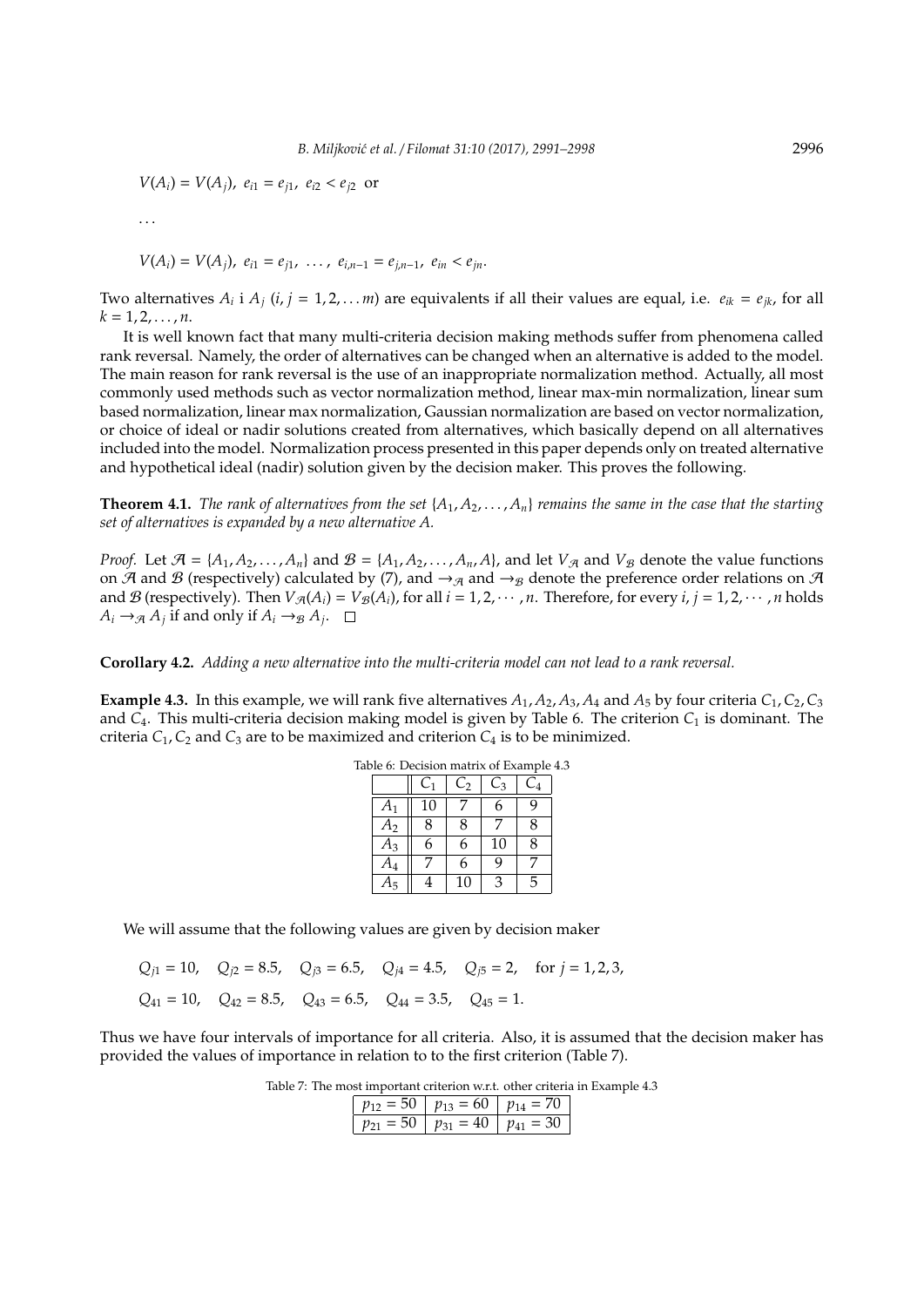In this example, we will use linear functions for normalization process. In relation to a maximizing criterion  $C_j$  ( $j = 1, 2, 3$ ), the functions  $f_j$  are defined in the following way:

$$
f_j(a_{ij}) = \begin{cases} 1, & a_{ij} \ge Q_{j1}; \\ \frac{a_{ij} - Q_{j5}}{Q_{j1} - Q_{j5}}, & a_{ij} \in I_{jk}, & k = 1, 2, 3, 4; \\ 0, & a_{ij} \le Q_{i5}. \end{cases}
$$
(8)

and in relation to the minimizing  $C_4$  criterion, the function  $f_4^*$  $\frac{1}{4}$  can be defined by:

$$
f_j^*(a_{ij}) = \begin{cases} 0, & a_{ij} \ge Q_{j1}; \\ \frac{Q_{j1} - a_{ij}}{Q_{j1} - Q_{j5}}, & a_{ij} \in I_{jk}, & k = 1, 2, 3, 4; \\ 1, & a_{ij} \le Q_{j5}. \end{cases}
$$
(9)

In this way, we obtain normalized decision matrix given by Table 8.

|       | C <sub>1</sub> | $C_2$ | $C_3$ | C <sub>4</sub> |
|-------|----------------|-------|-------|----------------|
| $A_1$ |                | 0.625 | 0.5   | 0.111          |
| А2    | 0.75           | 0.75  | 0.625 | 0.222          |
| $A_3$ | 0.5            | 0.5   |       | 0.222          |
| A4    | 0.625          | 0.5   | 0.875 | 0.333          |
| А5    | 0.25           |       | 0.125 | 0.556          |

Table 8: Normalized decision matrix of Example 4.3

Further, starting with Table 7 and using formula (3), we obtain Table 9. Now, by (5) we have

|               | Table 9: Pairwise comparison of criteria in Example 4.3 |                    |  |
|---------------|---------------------------------------------------------|--------------------|--|
| $p_{12} = 50$ | $p_{13} = 60$                                           | $p_{14} = 70$      |  |
| $p_{21} = 50$ | $p_{31} = 40$                                           | $p_{41} = 30$      |  |
|               | $p_{23} = 60$                                           | $p_{24} = 70$      |  |
|               | $p_{32} = 40$                                           | $p_{42} = 30$      |  |
|               |                                                         | $= 61$<br>$p_{34}$ |  |
|               |                                                         | $p_{43} = 39$      |  |

 $W_1 = 0.300$ ,  $W_2 = 0.300$ ,  $W_3 = 0.235$  and  $W_4 = 0.165$ .

Finally, by (6) we obtain Table 10 with overall values of the alternatives.

|       |       | $\mathcal{C}_{2}$ | $C_3$         |       |                  |
|-------|-------|-------------------|---------------|-------|------------------|
| A1    | 0.300 |                   | $0.188$ 0.118 | 0.018 | $V(A_1) = 0.624$ |
| А2    | 0.225 | 0.225             | 0.147         | 0.037 | $V(A_2) = 0.634$ |
| $A_3$ | 0.150 | 0.150             | 0.235         | 0.037 | $V(A_3) = 0.572$ |
| A4    | 0.188 | 0.150             | 0.206         | 0.055 | $V(A_4) = 0.599$ |
| $A_5$ | 0.075 | 0.300             | 0.029         | 0.092 | $V(A_5) = 0.496$ |

Table 10: Preference values associated to criteria and overall scores of alternatives in Example 4.3

Since all values  $V(A_i)$  ( $i = 1, 2, ..., 5$ ) are different we have the total order of alternatives

 $A_2 \rightarrow A_1 \rightarrow A_4 \rightarrow A_3 \rightarrow A_5$ 

and therefore,  $A_2$  is the best alternative solution.